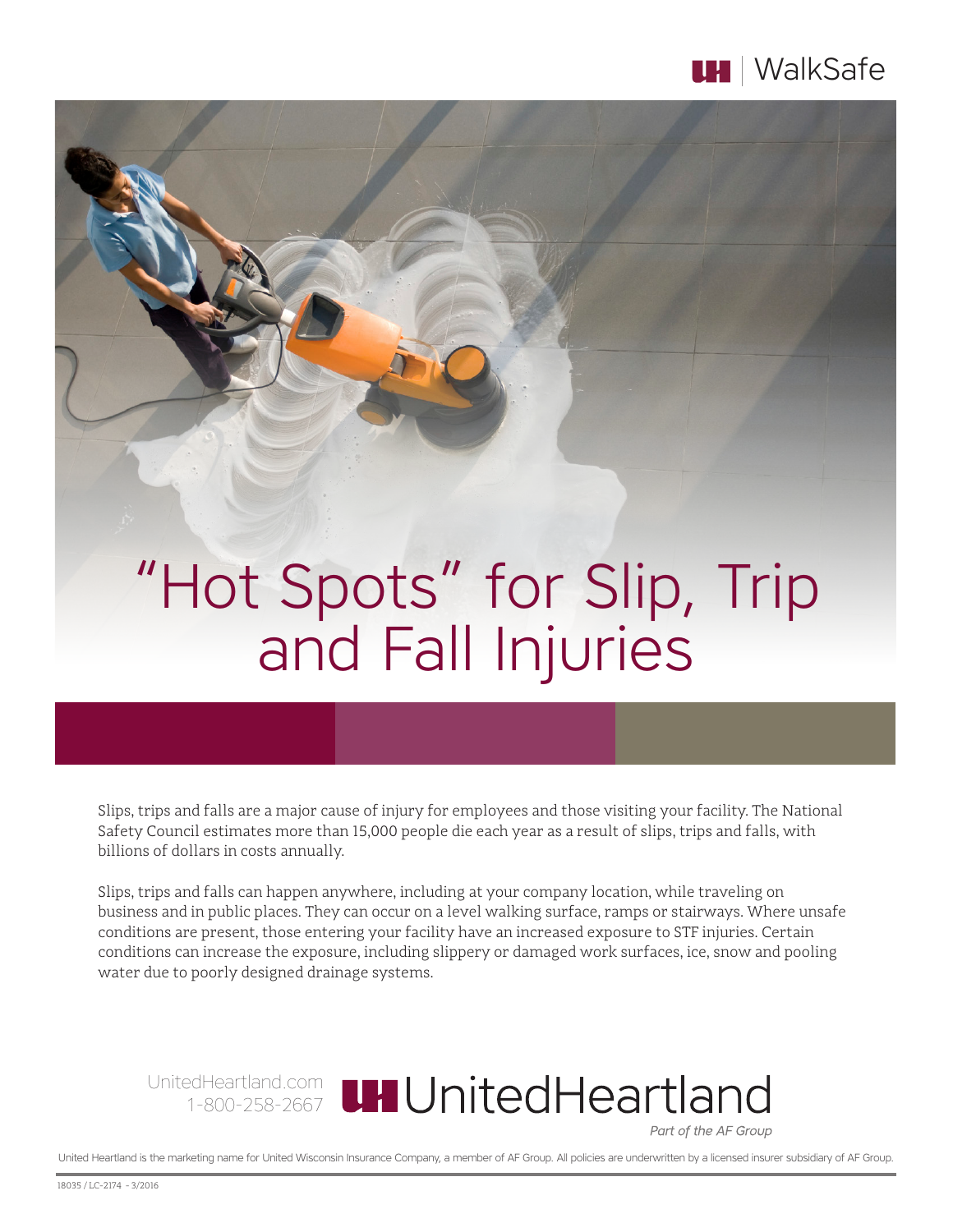To reduce the risk, floors and aisles need to be wellmaintained and properly illuminated.

Slippery floor conditions are sometimes created through improper floor cleaning procedures, such as incomplete removal of grease, over-buffing floors, improper use and application of floor cleaning chemicals and inadequate floor drying times. Other factors include damaged or curled floor mats, misplaced floor mats that create an uneven and inconsistent walk surface and soiled mats that reduce the effectiveness of slip-resistant shoes.

When evaluating slip, trip and fall exposures, there are several elements to consider, including type or design of the walking surface, maintenance, training and awareness. The primary sources of slip, trip and fall injuries include: flat flooring and aisles, stairways, ramps, sidewalks and parking lots.

Follow these helpful hints to reduce the exposures and prevent slip, trip and fall injuries.

# **Flat Floors and Aisles**

Floors and aisles pose special concern due to high foot traffic. When design and/or upkeep is inadequate, the risk of a slip, trip or fall increases. To reduce the risk, floors and aisles need to be well-maintained and properly illuminated. The following are best practices associated with the proper design and upkeep of floors and aisles:

- If any floor or aisle is under repair, it needs to be blocked off or have warning signs posted at the entrance to warn others of the exposure.
- Hallways, entrances and other passageways need to be illuminated when people are present.
- Floors need to be kept clean, dry and in good walking condition. Loose carpeting, tiles or boards need to be repaired. Care should be taken to identify, remove or repair holes, protruding nails, splinters, etc. Where floors can get wet (kitchens, laundry and showering facilities), maintain good drainage and provide mats or other dry standing places where appropriate.
- Carpeting needs to be kept in good condition. Worn or torn carpeting needs to be replaced and securely attached. Ensure the cushion, pad or backing is firm and trim is in place along the entire length of the exposed edge.
- • Aisles or passageways that have been identified and marked as such need to remain free of obstructions and storage.
- Slip-resistant material that is appropriate for the area should be utilized, and the coefficient of friction (COF) of the floor should not be less than 0.50.
- Waxes, polishes or floor treatments that reduce the coefficient of friction (slip-resistance) below 0.50 should not be utilized.
- $\cdot$  Non-hazardous spills should be cleaned up immediately, following government regulations if the spill involves hazardous material. Until a spill can be cleaned, entrance to the area should be blocked off and signs posted to warn others of the spill hazard.
- The floor surfaces you choose may contribute to slips, trips and falls. Pay attention to finishes, matting and texture when selecting materials. Keep floors clean, dry and in good walking condition as well.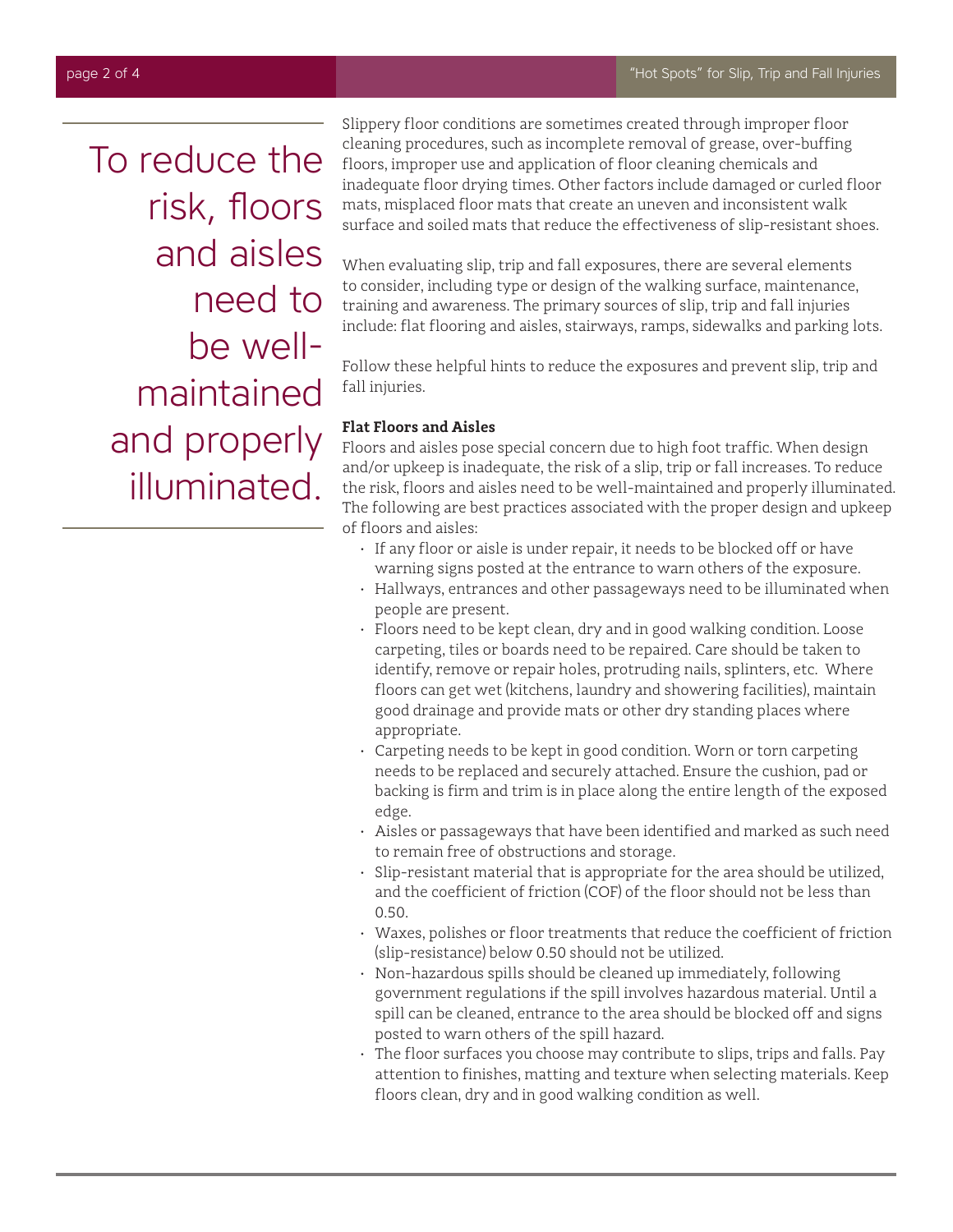## "Hot Spots" for Slip, Trip and Fall Injuries page 3 of 4



## **Stairway, Ramps or Changes in Elevation**

Because a change in level can result in a more severe injury, stairway and ramp hazards are unique. People who are in a hurry and not paying attention to surroundings are particularly exposed in a stairwell or on a ramp. Improper design and/or upkeep of stairs, handrails or ramps is also a contributing factor. These conditions can reduce the likelihood of a person being able to stop a fall.

- Keep stairs and ramps clean, dry and in good walking condition. Clean up spills immediately, and use "Caution: Wet Floor" signs to warn of the spill hazard.
- Design exterior ramps or stairs so liquids cannot accumulate.
- Have a plan in place to remove snow and ice accumulation.
- • Maintain proper illumination in stairways and ramps.
- Construct and maintain stairways and ramps with no obstructions. Exterior ramps should not be blocked by parked vehicles, landscaping, garbage containers, etc.
- Ensure stair riser and tread depth meets applicable standards (no less than 11 inches measured from nose to rear) and are uniform in design.
- Install a handrail if a ramp is more than six feet long. It should be mounted between 34 and 38 inches above the stair nosing, be present for the full length of the ramp and located on both sides.
- • Securely fasten handrails with a 1.5 inch clearance between handrail and wall, and ensure grip surface is uninterrupted by any obstructions.
- Keep carpeting in good condition and immediately repair or replace loose, worn or torn carpeting.
- Securely attach carpet or tile used on a ground or floor surface. Ensure the cushion, pad or backing is firm. Trim should be in place along the entire length of the exposed edge.
- $\cdot$  Conduct a safety assessment of each stairway or ramp in the facility at least monthly. Any deficiency identified should be corrected as soon as possible.
- Ensure stairway and ramp walking surfaces have a coefficient of friction of 0.50 or greater.

#### **Sidewalks and Parking Lots**

Changes in weather conditions can significantly impact the exposure to injury while walking along sidewalks and in parking lots. Because of this, these areas need to be designed, constructed and maintained with slip-resistant characteristics, even if impacted by weather.

Snow removal and adequate drainage to prevent rainwater and ice accumulation will decrease the chances of slips, trips and falls occurring on parking lot and sidewalk surfaces. There should be a plan in place for snow and ice removal, and drainage should keep rain and ice from accumulating in critical areas.

- Inspect sidewalks and parking lots at least monthly to identify any deficiencies. A plan should be put in place to address any deficiencies.
- • Ensure drainage prevents accumulation of rainwater and ice buildup.
- Ensure all sidewalks are free of obstructions, such as landscaping, signage, etc.
- Ensure sidewalks and parking lots are free of cracks, depressions, holes, openings or significant changes in elevation.